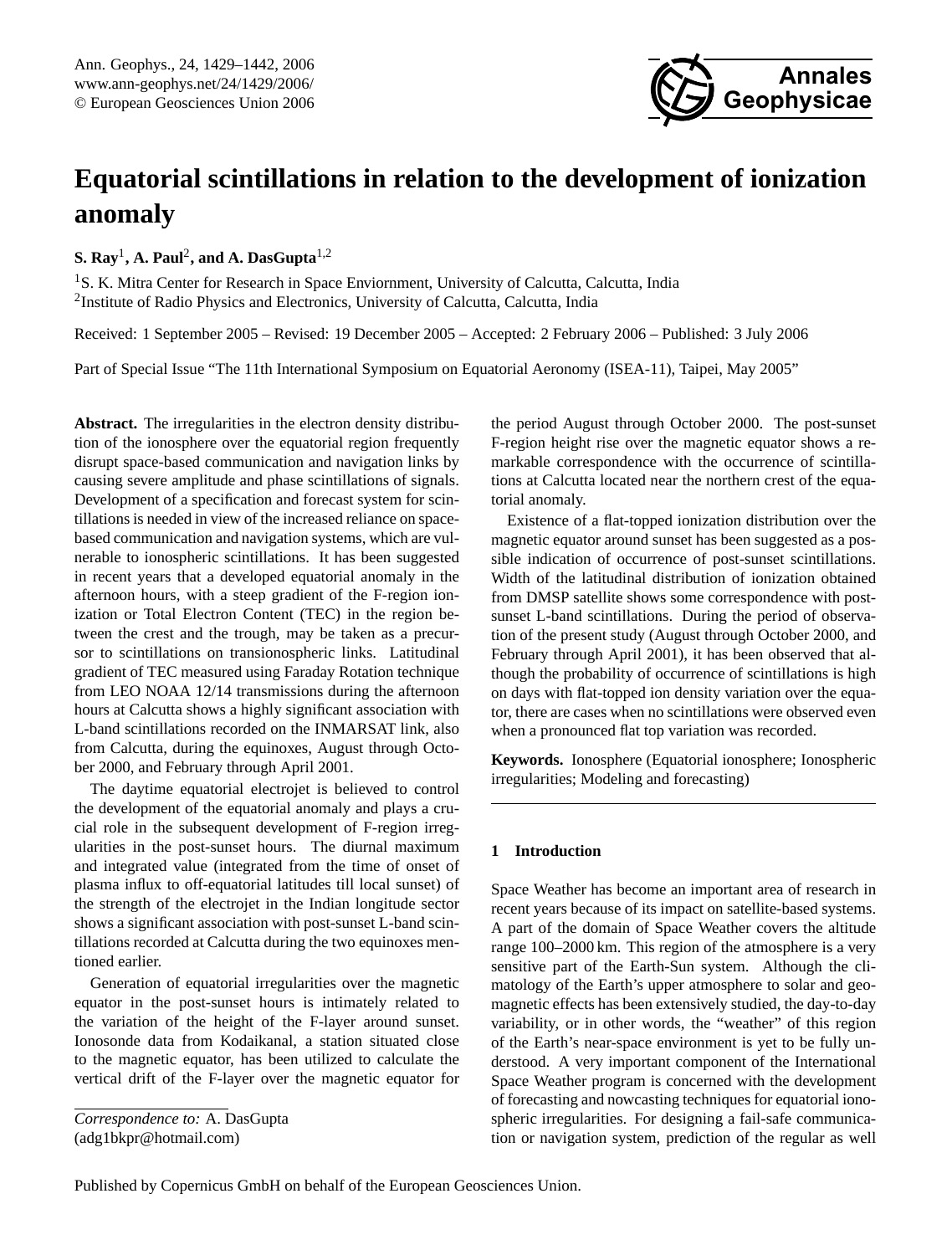as irregular features of ionization in the upper atmosphere is essential.

The Earth's ionized upper atmosphere often becomes turbulent and develops electron density irregularities. In the presence of a relative motion between the satellite, the ionosphere and the receiver, the received signal exhibits amplitude and phase scintillations. Amplitude scintillations cause signals to fade below the average level. When the depth of fading exceeds the fade margin of a receiver, the signal becomes buried in noise and signal loss and cycle slips are encountered. Phase scintillations induce a frequency shift and when this shift exceeds the phase locked loop bandwidth, the signal is lost and the receiver spends valuable time reacquiring the signal. Overall, in the presence of scintillations, the performance of communication and navigation systems is degraded.

These propagation effects are most severe around the magnetic equator and the crests of the equatorial anomaly in the early evening hours. The morphology of the equatorial ionosphere is quite different from that at other latitudes because the magnetic field  $\boldsymbol{B}$  is nearly parallel to the Earth's surface. During daytime, the E-region dynamo electric field  $E$  is eastward. Due to the "fountain effect", the resulting  $E \times B$  drift transports F-region plasma upward at the magnetic equator. The uplifted plasma then moves along  $\bm{B}$  in response to gravity and pressure-gradient forces. As a result, the equatorial anomaly is formed with minimum F-region ionization density at the magnetic equator and maxima at the two crests approximately 15◦ to 20◦ in magnetic latitude to the north and south.

Near sunset, plasma densities and dynamo electric fields in the E-region decrease, and the equatorial anomaly begins to weaken. However, at this local time, a dynamo develops in the F-region. Polarization charges within conductivity gradients at the terminator enhance the eastward electric field after sunset. The post-sunset electric field moves the ionospheric plasma upward, allowing the equatorial anomaly crests to intensify. After sunset, F-region dynamo currents are no longer subject to the shorting effect of the conducting E-layer to the north and south of the magnetic equator. Polarization fields are thus able to drive the F-layer upwards. Eventually the electric field turns westward, causing plasma to drift downward. Just before the reversal at the time of sunset, the field is much enhanced (Rishbeth, 1971). This is called the postsunset or the pre-reversal enhancement of the eastward electric field. The pre-reversal enhancement holds the key to the formation of irregularities. This causes a rapid uplifting of the F-region, and steepens the bottomside gradient leading to the Rayleigh-Taylor (R-T) instability. Soon after sunset, vertical plasma density gradients form in the bottom side of the F layer. The upward density gradient is opposite in direction to the gravitational force. This configuration is R-T unstable and allows plasma density irregularities to form. These irregularities can grow to become large ionospheric depletions often called equatorial plasma bubbles. Recent investigations leave open the scientific question of whether an enhancement in upward  $E \times B$  drift is necessary and sufficient or simply necessary for creating the ambient conditions conducive to scintillation occurrence (Anderson et al., 2004). It is suggested that there exists a "threshold" in  $E \times B$  drift that determines whether subsequent scintillation activity will occur or not. This implies that the  $E \times B$  drift velocity needs to be above a certain value before bottom-side spread F can percolate upward and form equatorial bubbles, and the 'seeding' mechanism is always present and all that is required is for the  $E \times B$  drift velocity to be greater than some critical value.

Development of a specification and forecast methodology for scintillations is needed in view of the increased reliance on space-based communication and navigation systems, which are vulnerable to ionospheric scintillations. It has been suggested in recent years that there is a correspondence between the development of the electrojet during the daytime and the post-sunset enhancement of the eastward electric field although the physical mechanism connecting the two is not fully clear. The equatorial electrojet controls the development of the equatorial anomaly through the fountain effect. Under strong electrojet conditions, the anomaly is developed in the afternoon hours with a steep gradient of the F-region ionization or Total Electron Content (TEC) in the region between the crest and the trough. Thus a measurement of the latitudinal gradient of electron content would provide an indication of the post-sunset eastward electric field enhancement and could validate the above suggestion. A developed equatorial anomaly in the afternoon hours may then be taken as a precursor to scintillations on transionospheric links (Raghavarao et al., 1988). In the early days of satellite beacon observations, Faraday Rotation measurements with transmissions from Low Earth Orbiting (LEO) satellites have been utilized to show that the TEC exhibits a pronounced latitudinal variation similar to that observed with the F-region maximum ionization (*Nm*F2) (Basu and DasGupta., 1967). In recent years however, such measurements have been rare because of non-availability of suitable satellite transmissions. The only available satellites of the NOAA series transmitting plane-polarized signals at 136/137 MHz may however be used to study the above latitudinal features for TEC. By combining the latitudinal gradient of TEC measured in the region between the trough and the crest of the equatorial anomaly in the local afternoon hours, using transmission from LEO NOAA, with post-sunset equatorial scintillations on geostationary L-band link, both measured at Calcutta situated under the northern crest of the equatorial anomaly, the existence of any correlation between the two phenomena could be examined.

Intensity of scintillations on geostationary links is usually quantified by calculating the  $S_4$  index from the carrier signal. S<sup>4</sup> index is defined as the standard deviation of the normalized signal intensity. Geostationary links sample a fixed point in space and when irregularities drift across the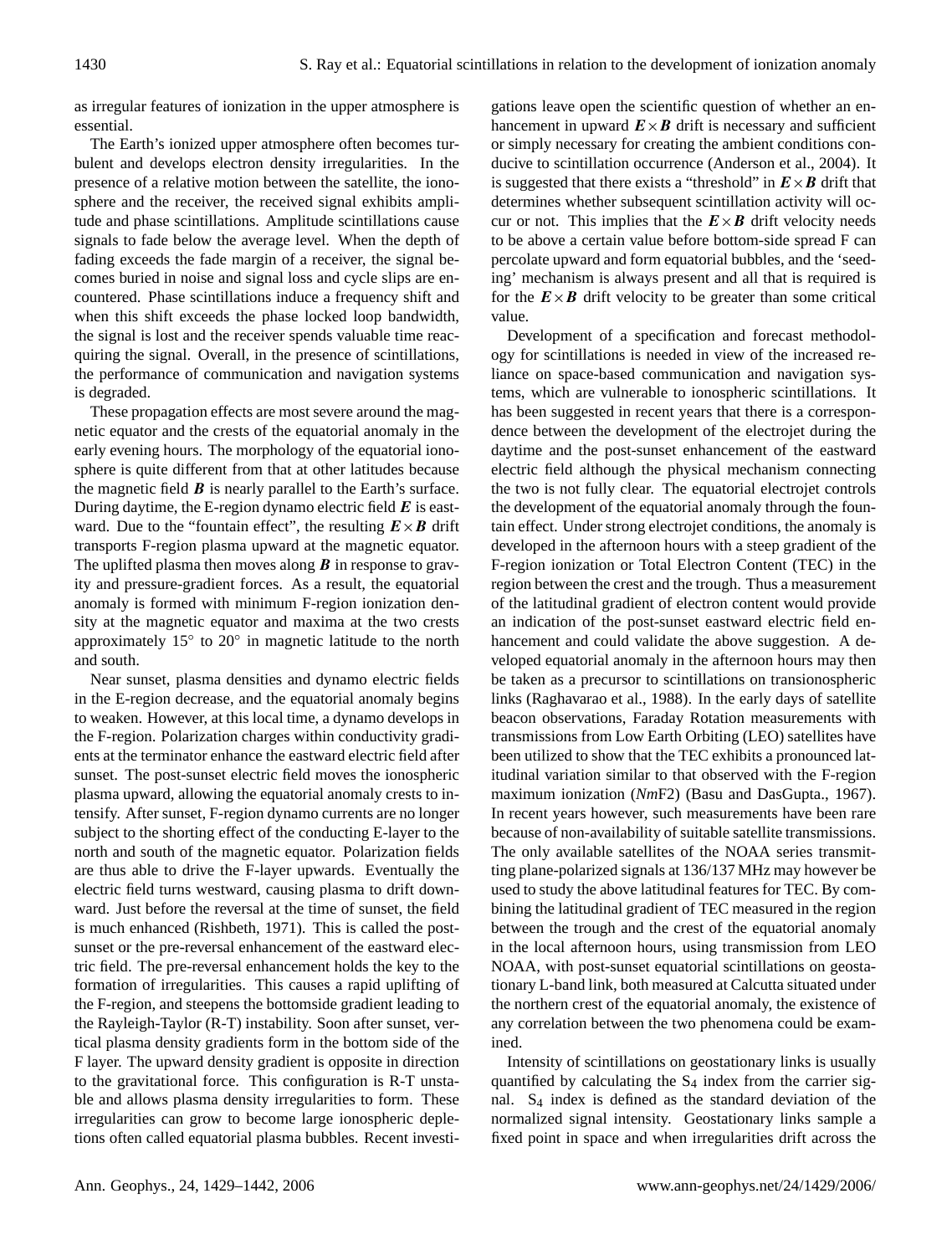fixed ionospheric pierce point, scintillations are observed on the ground diffraction pattern. GPS signals employ spread spectrum technique and the carrier is the product of reconstruction in the receiving equipment. Hence both amplitude and phase scintillations on any GPS link depend on receiver properties. Scintillation indices calculated in this case are different from that on a geostationary link. Furthermore, intense scintillations may be observed on a GPS link looking "end-on" through field-aligned bubbles.

The development of the equatorial anomaly is mainly controlled by the equatorial electrojet. The strength of the electrojet could be measured by the differences between the hourly inequalities ( $\Delta H$ ) of the horizontal component (H) of the geomagnetic field at a station near the magnetic equator, situated close to the axis of the equatorial electrojet, and another station located away from the magnetic equator outside the electrojet region. This prevents any non-ionospheric contribution to the magnetic field variation, e.g. magnetospheric contributions.

Enhanced electric field raises the electron density to the topside and reverses the process of normal decay of the anomaly. Sometimes, the post sunset anomaly becomes more developed than the daytime phenomenon. The equatorial anomaly is not confined to the maximum ionization height hmF2, but extends up to several hundred kilometers in the topside of the ionosphere. The locus of the ionization crests in the topside lies on a field-line. A larger post sunset enhancement of the eastward electric field may raise the apex of the field line at the equator to heights above the nominal altitude of satellites (840 km) like DMSP. As the satellite moves across the equator, the ionization density would then either show a flat top or two crests at off-equatorial latitudes. It has been suggested that an idea about the occurrence of scintillations may be obtained from the latitudinal distribution of ion density by DMSP (Basu et al., 2002).

This paper presents parameters, measured by different techniques, as precursors to post sunset equatorial scintillations on transionospheric geostationary links at a station situated beneath the northern crest of the equatorial anomaly during the maximum of the last solar cycle in 2000–2001. These methods could be summarized as 1) measuring the latitudinal gradient of TEC in the region between the trough and the crest of the equatorial anomaly from the Faraday rotation of a plane polarized signal from a low Earth orbiting satellite, 2) calculating the diurnal maximum and integrated value of the strength of the equatorial electrojet in the Indian longitude sector, 3) estimation of the post sunset F-region height rise over the magnetic equator, and 4) determination of the width of the flat top from the latitudinal distribution of ionization density in the topside F-region obtained from satellites like DMSP. A reliable forecast of scintillations in the post-sunset hours at this geophysically sensitive region of the Earth would serve as a benchmark for the International Space Weather program.

### **2 Data**

Transmission from a low Earth orbiting (LEO) satellite is more suitable for studying the latitudinal variation of TEC. The Faraday Rotation of plane polarized VHF signal at 136/137 MHz from the sun-synchronous LEO NOAA 12/14 (altitude: 850 km) recorded at Calcutta (lat: 22.58◦ N long: 88.38◦ E geographic; dip: 32◦ N) during August through October 2000 and February through April 2001, both periods of high sunspot numbers, were utilized to obtain a measure of development of the anomaly. The latitudinal gradient of TEC between 15◦–18◦ N geographic was routinely scaled from the ascending (south-to-north) orbit of NOAA 12 and NOAA 14 in the afternoon hours (16:30 LT for NOAA 12 and 16:20 LT for NOAA 14). TEC data from NOAA were available for 36 days during August through October 2000 and 42 days in February through April 2001. VHF (FLEETSATCOM, 244 MHz) satellite transmission has been routinely monitored from Calcutta since 1980 and L-band (INMARSAT, 1.6 GHz) since 1994 to study the occurrence of scintillations at this station. The receivers were calibrated at least once a week following Basu and Basu (1989). The scintillation data was scaled to obtain Scintillation Index (SI (dB)) and  $S_4$ following Whitney et al. (1969). The anomaly gradients calculated from NOAA records have been combined with postsunset equatorial scintillations observed from Calcutta with INMARSAT during the above period to study the existence of any correlation. The intensity of post-sunset L-band scintillations was quantified by calculating the 15-min  $S_4$  index. Since the VHF scintillation records during the period under consideration were mostly saturated with  $S_4 \sim 1$ , the maximum  $S_4$  ( $S_{4max}$ ) at L-band for a particular night was used to study the day-to-day variability of the intensity of scintillations.

Changes in the geomagnetic field H observed at any equatorial station need not necessarily be changes in electrojet strength. Magnetospheric changes, having a source far away from the Earth, are also recorded. Hence an equatorial station under the electrojet will have about the same magnetospheric contribution as a low latitude station outside the equatorial electrojet influence. On the other hand, the ionospheric effects at these two locations would be different. Thus the subtraction of H values at the low latitude station from the H values at the equatorial station would yield a quantity, which would be free from magnetospheric effects. In the Indian subcontinent, geomagnetic data from Tirunelveli (lat: 8.67◦ N, long: 77.82◦ E geographic; dip: 0.5◦ N) situated within the equatorial electrojet and Alibag (lat: 19.00°N, long: 72.83◦ E geographic; dip: 24.75◦ N) outside the equatorial electrojet were used to obtain an estimate of the equatorial electrojet. Denoting the hourly inequality of the horizontal component of the geomagnetic field at Tirunelveli by  $\Delta H_T$  and that at Alibag by  $\Delta H_A$ , a measure of the electrojet is given by  $(\Delta H_T - \Delta H_A)$  (Kane, 1973; Rastogi and Klobuchar, 1990). Geomagnetic data were available for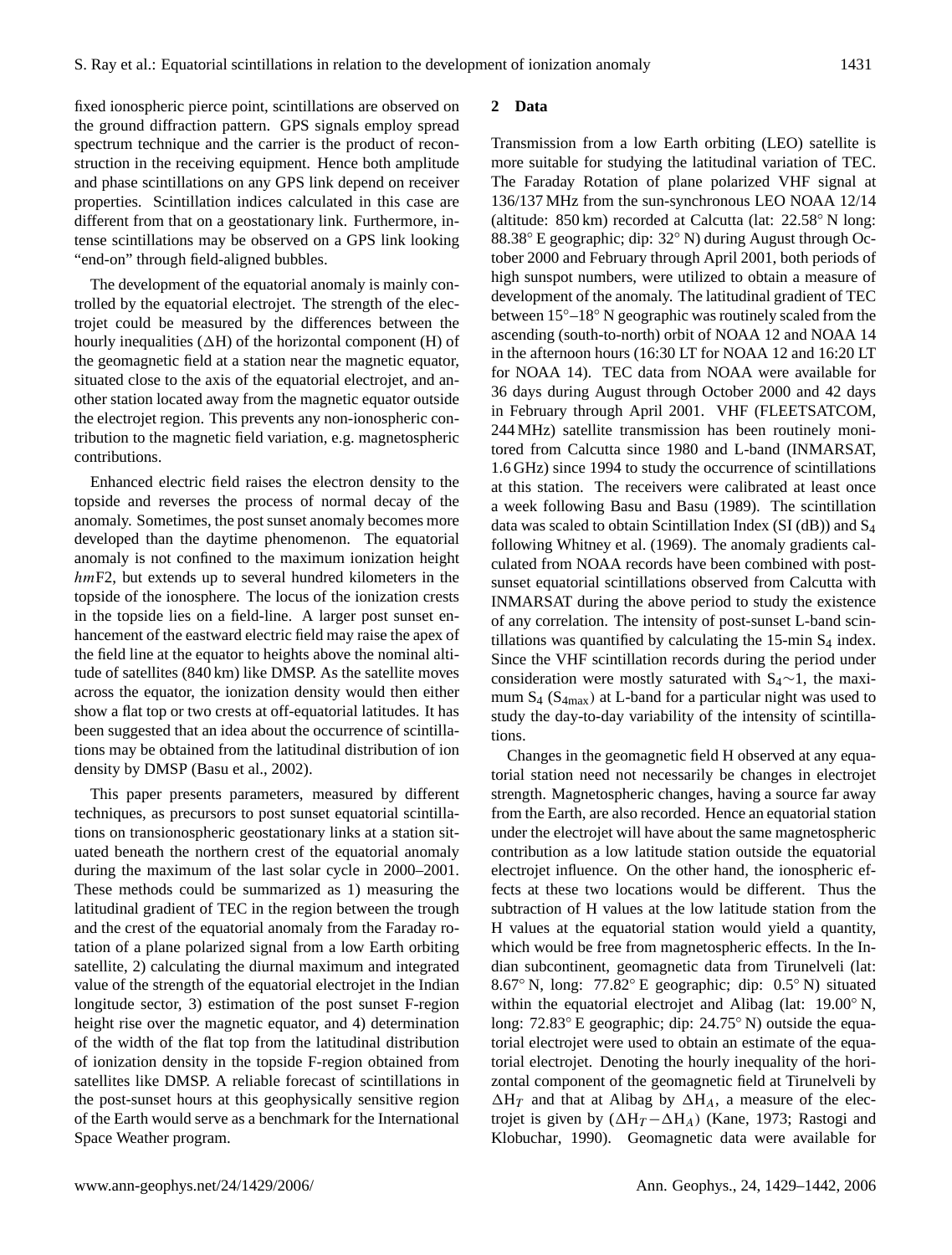

**Fig. 1.** Map of India showing locations of the stations Calcutta (lat: 22.58◦ N long: 88.38◦ E geographic; dip: 32◦ N), Alibag (lat: 19.00◦ N long: 72.83◦ E geographic; dip: 24.75◦ N), Kodaikanal (lat: 10.23◦ N long: 77.47◦ E geographic; dip: 1.5◦ N) and Tirunelveli (lat: 8.67◦ N long: 77.82◦ E geographic; dip: 0.5◦ N). The location of the magnetic equator and the northern crest of the equatorial anomaly around 30◦ N dip are also shown. Dip lines at 10° intervals from the magnetic equator to 40°N dip are included. The 350-km subionospheric points of the geostationary satellites FLEETSATCOM (71◦ E) (lat: 21.10◦ N long: 87.25◦ E geographic; dip: 28.65◦ N) and INMARSAT (65◦ E) (lat: 21.08◦ N long: 86.59◦ E geographic; dip: 28.74◦ N) from Calcutta are indicated by arrows.

85 days during August through October 2000 and 89 days during February through April 2001. Two parameters were used to correlate the strength of the daytime equatorial electrojet with post-sunset scintillations at Calcutta. One of them was the diurnal maximum value of the inequality represented by  $\Delta (H_T - H_A)_{\text{max}}$  while the other was the integrated value of the same represented by  $\Delta(H_T - H_A)_{intg}$ . In the second case, the integration was performed from the time of onset of plasma transport from the magnetic equator to off-equatorial latitudes around 08 LT till local sunset.

In order to examine the correspondence between the daytime electron density gradient, post sunset F-region height rise, and generation of ionospheric irregularities, ionosonde data from Kodaikanal (lat: 10.23◦ N, long: 77.47◦ E geographic; dip:  $1.5°$  N), a station situated close to the magnetic equator, was utilized along with ground-based satellite beacon records of Calcutta. During the period August through October 2000, Kodaikanal  $h'F$  data was available on 72 days. From the  $h'F$  values, the vertical plasma rise velocity was calculated over the interval from local sunset to 20:00 LT. Because of the longitudinal separation, no point-to-point correspondence should be expected between the post sunset F-region height rise over Kodaikanal and scintillations at Calcutta. However, the general behavior is likely to be more or less the same.

DMSP satellites in sun synchronous polar orbits could measure the latitudinal variation of in-situ ion density at 840 km. The satellite DMSP F13 is in a roughly dawn-dusk orientation covering the magnetic latitude range  $\pm 30^\circ$  once near local sunset at Calcutta. The ion density data from DMSP at 4-s resolution are available at [http://cindispace.](http://cindispace.utdallas.edu/DMSP/) [utdallas.edu/DMSP/.](http://cindispace.utdallas.edu/DMSP/) Data was available for 83 days of August through October 2000 and 79 days of February through April 2001.

## **3 Results**

3.1 Latitudinal gradient of Total Electron Content (TEC) and scintillations

Figure 1 shows the location of the stations Calcutta (lat: 22.58◦ N long: 88.38◦ E geographic; dip: 32◦ N), Alibag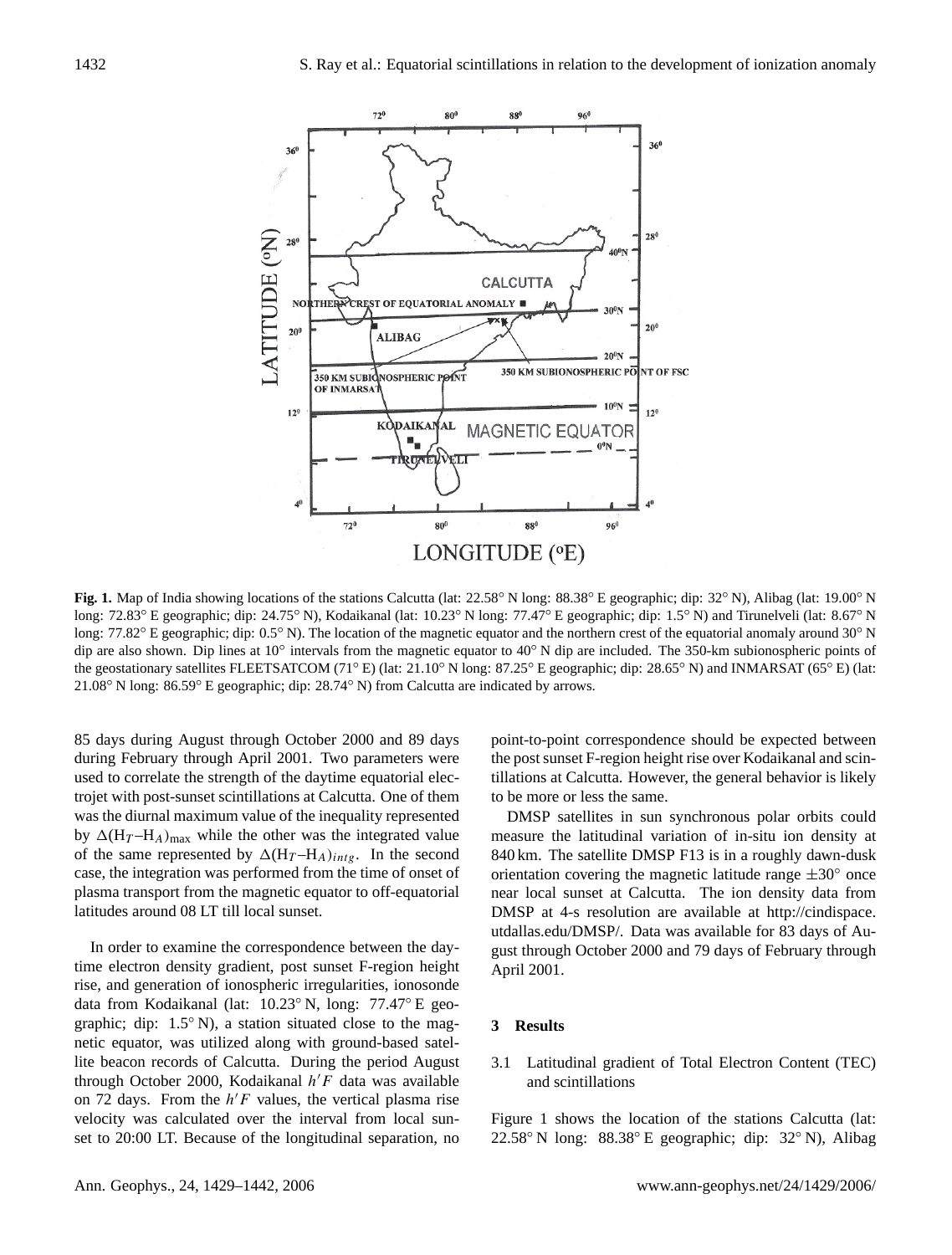

Fig. 2. (a) Latitudinal variation of Equivalent Vertical Total Electron Content (TEC (\*10<sup>16</sup> electrons/m<sup>2</sup>)) measured from Faraday Rotation data recorded at Calcutta using LEO NOAA14 transmission at 137 MHz on two consecutive days 9 and 10 September 2000. **(b)** Variation of  $S_4$  index of L-band scintillations at Calcutta on the above two days during 18:00 IST (=UT+05:30) to midnight.

(lat: 19.00◦ N long: 72.83◦ E geographic; dip: 24.75◦ N), Kodaikanal (lat: 10.23◦ N long: 77.47◦ E geographic; dip: 1.5◦ N) and Tirunelveli (lat: 8.67◦ N long: 77.82◦ E geographic; dip:  $0.5°$  N) on a map of India along with the magnetic equator and the northern crest of the equatorial anomaly around 30◦ N dip. The 350-km subionospheric points of the geostationary satellites FLEETSATCOM (lat: 21.10◦ N long: 87.25◦ E geographic; dip: 28.65◦ N) and INMARSAT (lat: 21.08◦ N long: 86.59◦ E geographic; dip: 28.74◦ N) from Calcutta are also indicated in this figure.

During the equinoxes August through October 2000, and February through April 2001, VHF scintillations recorded at Calcutta in the post-sunset hours were almost always saturated  $(S_4 \sim 1)$ . In this paper, geostationary L-band scintillations with  $S_{4max} > 0.4$  (SI (dB) $> 8$ ) are considered. Geostationary L-band scintillations with  $S_{4max} > 0.4$  (SI $> 8$  dB) occurred on 33 nights during August through October 2000. The corresponding number for February through April 2001 was 45.

Samples of latitudinal variation of the equivalent vertical TEC measured using the plane-polarized transmission from LEO NOAA 14 on two consecutive days, 9 and 10 September 2000 are plotted in the top and bottom panel of Fig. 2a. The quasi-transverse (QT) propagation condition occurs when the satellite passes over 28◦–29◦ N latitude and the Faraday rotation angle attains a minimum value around those latitudes. To avoid the uncertainties of Faraday rotation in the QT region, the analysis was restricted to latitudes sufficiently south of the QT point. The  $15$ -min  $S_4$  index for geostationary L-band scintillations observed at Calcutta on the two days mentioned above is shown in Fig. 2b. It may be observed from the top panel of Fig. 2a that the anomaly was remarkably developed on 9 September 2000 with a slope of 13.1 TEC units/degree. On this day, intense scintillations (L-band  $S_{4max}$ ∼0.8) were recorded at Calcutta. On the contrary, no scintillations were observed on 10 September 2000, a day with a much less latitudinal gradient of 6.1 TEC units/degree, as evident from the bottom panel of Fig. 2b.

Figures 3a and b show the latitudinal gradients of equivalent vertical TEC measured on different days of two equinoxes, August through October 2000, and February through April 2001. The filled-in circles correspond to days with  $S_{4max}$  > 0.4 at L-band whereas the crosses are for days with  $S_{4max}$  < 0.4. The correspondence between a developed equatorial anomaly and occurrence of scintillations in early evening hours was remarkable. From Fig. 3a, it is observed that days with a latitudinal gradient exceeding 8 TEC units/degree observed with NOAA 14 in the local afternoon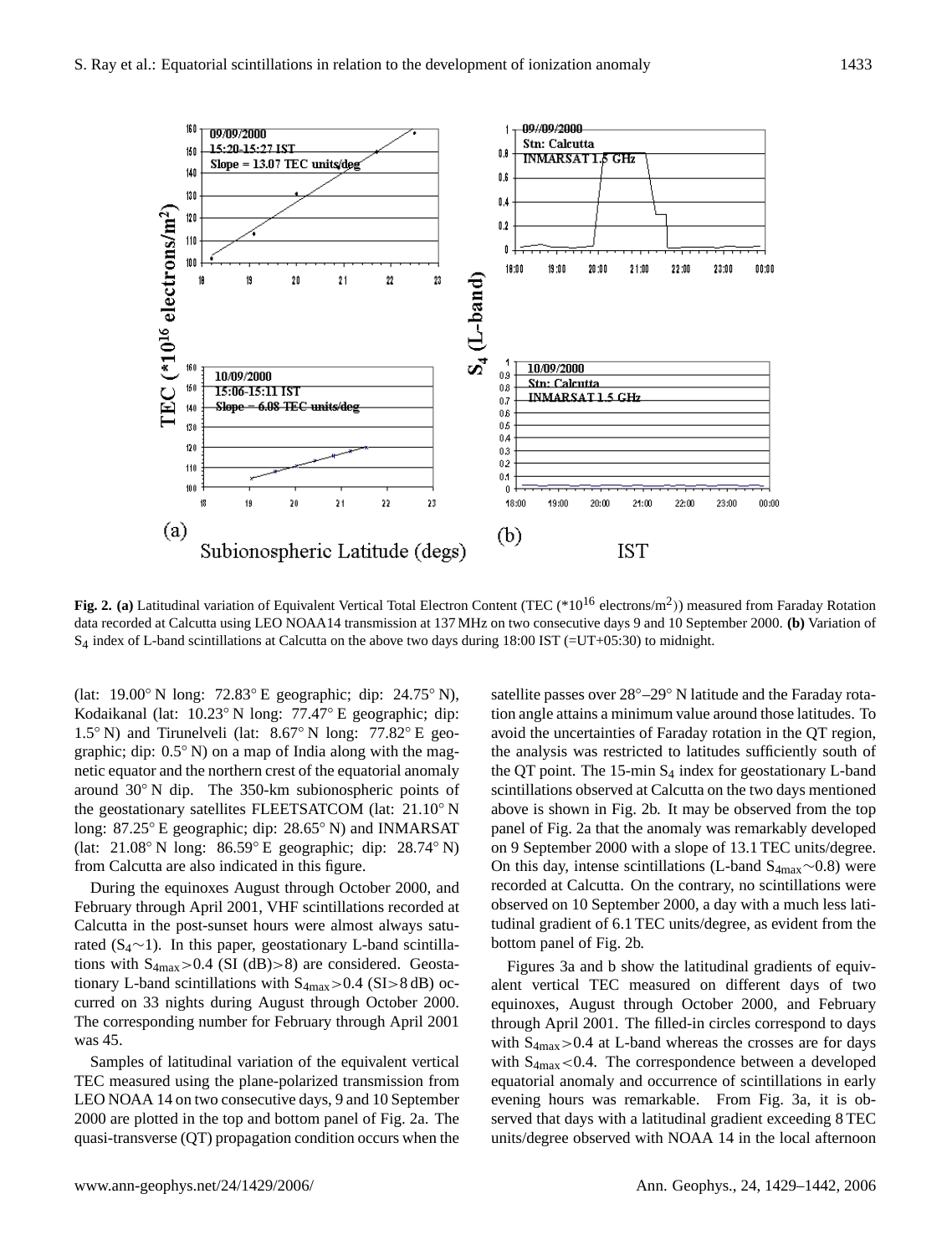

**Fig. 3.** Latitudinal gradients of Equivalent Vertical TEC (TEC Slope (TEC units/deg)) measured on different days of **(a)** August through October 2000 from LEO NOAA14 transmission at Calcutta. A "threshold" value of 8 TEC units/deg of the gradient, indicated by a horizontal line, shows a highly significant association with L-band scintillations **(b)** February through April 2001 from LEO NOAA12 transmission at Calcutta. A "threshold" value of 6 TEC units/deg of the gradient, indicated by a horizontal line, shows a highly significant association with L-band scintillations. In both figures, the circles correspond to days with L-band scintillations having  $S_{4max} > 0.4$  whereas the crosses are for days with no L-band scintillations. LT=UT+06:00.



Fig. 4. Variation of maximum S<sub>4</sub> (S<sub>4max</sub>) at L-band and latitudinal gradient of Equivalent Vertical TEC (TEC Slope (TEC units/deg)) measured on different days of **(a)** August through October 2000 from LEO NOAA14 transmission at Calcutta. The "threshold" values of S4max=0.4 and TEC Slope = 8 TEC units/deg for which a highly significant association is obtained are indicated by drawing lines. **(b)** February through April 2001 from LEO NOAA12 transmission at Calcutta. The "threshold" values of  $S_{4max}$ =0.4 and TEC Slope = 6 TEC units/deg for which a highly significant association is obtained are indicated by drawing lines.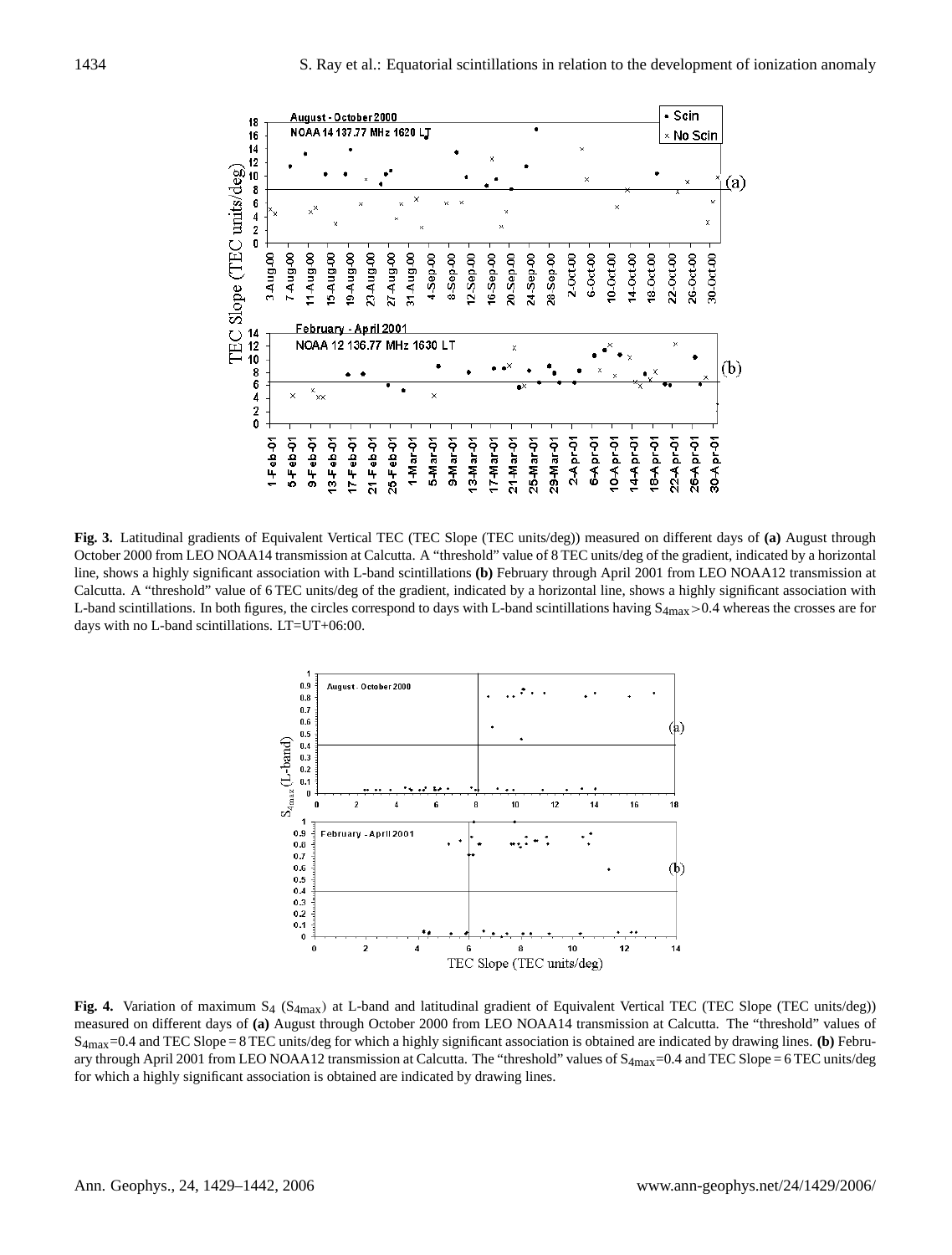**Table 1.**  $2 \times 2$  contigency table for testing the null hypothesis that a TEC Slope >8 TEC units/deg does not produce  $S_{4 \text{ max}}$  at L-band >0.4 i.e. the two parameters are not associated. The values shown in this table represents the common volume data of latitudinal gradient of TEC measured from LEO NOAA and  $S_4$  index for L-band geostationary scintillations.

| August-October 2000               | TEC Slope $>8$ TEC units/deg | TEC Slope $\langle 8$ TEC units/deg | Total |
|-----------------------------------|------------------------------|-------------------------------------|-------|
| $S_{4 \max}$ (L-band) > 0.4       | 15<br>$\theta$               |                                     | 15    |
| $S_{4 \text{ max}}$ (L-band) <0.4 | 8                            | 19                                  | 27    |
|                                   | 23                           | 19                                  | 42    |
| February–April 2001               | TEC Slope $>6$ TEC units/deg | TEC Slope $<$ 6 TEC units/deg       | Total |
| $S_{4 \max}$ (L-band) > 0.4       | 21                           | 3                                   |       |
| $S_{4 \text{ max}}$ (L-band) <0.4 | 11                           |                                     | 18    |
|                                   | 32                           | 10                                  | 42    |

hours around 16:20 LT are more likely to experience intense L-band scintillations in the post-sunset hours. A significant association between the two phenomena was noted at 1% level by performing a chi-square test. Figure 3b shows a threshold value of 6 TEC units/deg for the latitudinal gradient of TEC measured from NOAA 12 around 16:30 LT for February through April 2001, corresponding to which a highly significant association was obtained at 1% level with L-band scintillations.

Variation of the anomaly gradients with L-band  $S_{4max}$  during the two equinoxes under consideration is presented in Figs. 4a and b. On most of the days of August through October 2000, when the TEC slope exceeded 8 TEC units/deg, as indicated by the vertical line in Fig. 4a,  $S_{4max}$  at L-band was greater than 0.4. It has been found that there is a significant association at 1% level between a steep gradient of ionization in the local afternoon hours and post-sunset L-band scintillations. From Fig. 4b, it was found that during February through April 2001, the association between a TEC gradient in excess of 6 TEC units/deg and L-band  $S_{4max} > 0.4$  is significant at 5% level. However in both equinoxes, there were occasions when a TEC slope greater than the threshold does not result in post-sunset L-band scintillations with  $S_{4max} > 0.4$ .

Table 1 presents a summary of the total number of cases associated with different values of TEC slope and corresponding  $S_{4max}$  at L-band, both measured from Calcutta during the two equinoxes under consideration. Since there appears to be a threshold value of the TEC slope, the cases are "binned" into two categories, namely, slope  $> 8$  TEC units/deg or 6 TEC units/deg, and slope <8 TEC units/deg or 6 TEC units/deg (for August–October 2000 and February– April 2001, respectively). For each of these TEC slope bins, the  $S_4$  measurements are placed into two categories, where  $S_4$  > 0.4 and  $S_4$  < 0.4. The results of "binning" could be seen in Table 1. During August through October 2000, when the latitudinal gradient of TEC in the afternoon hours was greater than 8 TEC units/deg, a forecast that the subsequent L-band S4max would be greater than 0.4 was correct on 65% of the days. However, when the TEC gradient was less than 8 TEC units/deg, a forecast that  $S_{4max}$  at L-band would be less than 0.4 would be correct 100% of the time. For the period February through April 2001, when the latitudinal gradient of TEC in the afternoon hours was greater than 6 TEC units/deg, a forecast that post-sunset  $S_{4max}$  at L-band would be greater than 0.4 would be correct 66% of the time. However, when the TEC gradient was less than 6 TEC units/deg, a forecast that  $S_{4max}$  at L-band would be less than 0.4 would be correct 70% of the time. These results suggest that, on a night-tonight basis, it might be possible to forecast scintillation activity with a two to three hour lead-time. However during the period February through April 2001, the issue for concern is the 30% of "misses" i.e. occurrence of L-band scintillations (with  $S_{4max}$  > 0.4) with a negative forecast.

#### 3.2 Strength of equatorial electrojet and scintillations

The daytime equatorial electrojet controls the development of the equatorial anomaly (Rastogi and Klobuchar, 1990) and it was suggested that a developed equatorial ionization anomaly in the daytime plays a crucial role in the subsequent development of F-region irregularities in the postsunset hours (Raghavarao et al., 1988). However, no idea about the pre-reversal enhancement of the  $E \times B$  drift in the post-sunset hours can be obtained from magnetogram records since the electrojet current, which is conducting in nature, disappears in that local time interval. The enhanced electric field is attributed to the polarization effect due to the F-region dynamo (Rishbeth, 1971). The coupling between the E and F layers around the solar terminator has been explained as a spillover of the dayside equatorial electrojet into the F-layer (Haerendel and Eccles, 1992; Eccles, 1998), which causes the low-latitude plasma to rise. Diurnal plots of the strength of the equatorial electrojet  $\Delta(H_T - H_A)$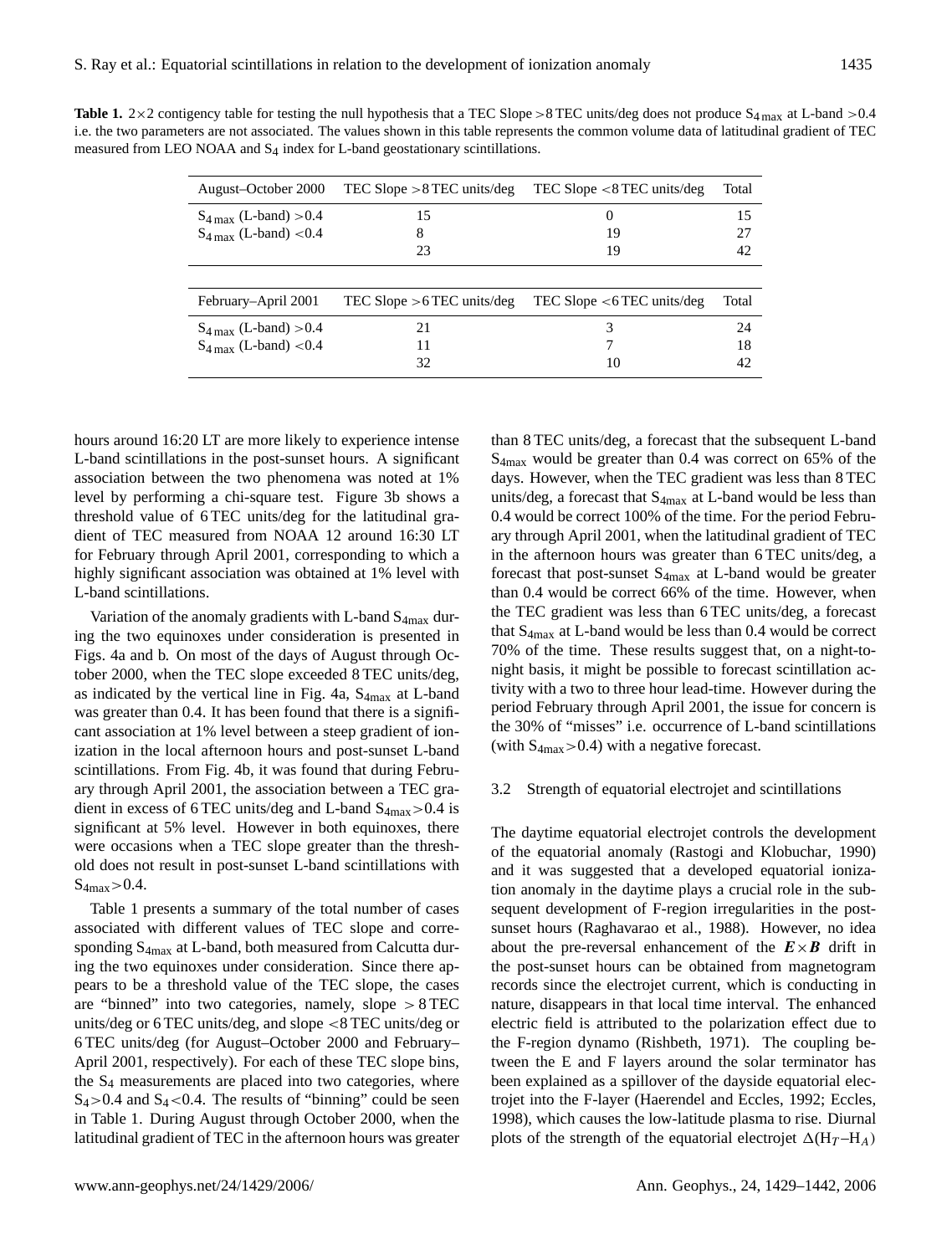

Fig. 5. (a) Diurnal variation of the strength of the equatorial electrojet  $\Delta(H_T-H_A)$  (nT) in the Indian longitude sector on two consecutive days, 16 and 17 October 2000. **(b)** Variation of S<sub>4</sub> index of L-band scintillations at Calcutta on the above two days during 18:00 IST  $(=U T+05:30)$  to midnight.



**Fig. 6.** Variation of maximum S<sub>4</sub> (S<sub>4max</sub>) at L-band with diurnal maximum value of  $\Delta(H_T-H_A)$  ( $\Delta(H_T-H_A)_{max}$  (nT)) in the Indian longitude sector measured on different days of (a) August through October 2000. The "threshold" values of  $S_{4max}=0.4$  and  $\Delta(H_T-H_A)_{max}=80$  nT for which a highly significant association is obtained are indicated by drawing lines. **(b)** February through April 2001. The "threshold" values of  $S_{4max}=0.4$  and  $\Delta (H_T-H_A)_{max}=65$  nT for which a highly significant association is obtained are indicated by drawing lines.

for 16 and 17 October 2000 are given in Fig. 5a. The corresponding S<sup>4</sup> indices at L-band for the two nights are shown in Fig. 5b. On 16 October 2000  $\Delta (H_T-H_A)_{max}$  was 90 nT while  $\Delta (H_T - H_A)_{intg}$  was 561 nT. Post-sunset scintillations at L-band were recorded at Calcutta on that day with S4max∼0.6. On the other hand, no scintillations were observed on 17 October 2000, a day with  $\Delta (H_T-H_A)_{max}=20$  nT and  $\Delta (H_T - H_A)_{intg} = 133$  nT.

Maximum  $S_4$  index at L-band on different nights of the two equinoxes are plotted in Figs. 6a and b against the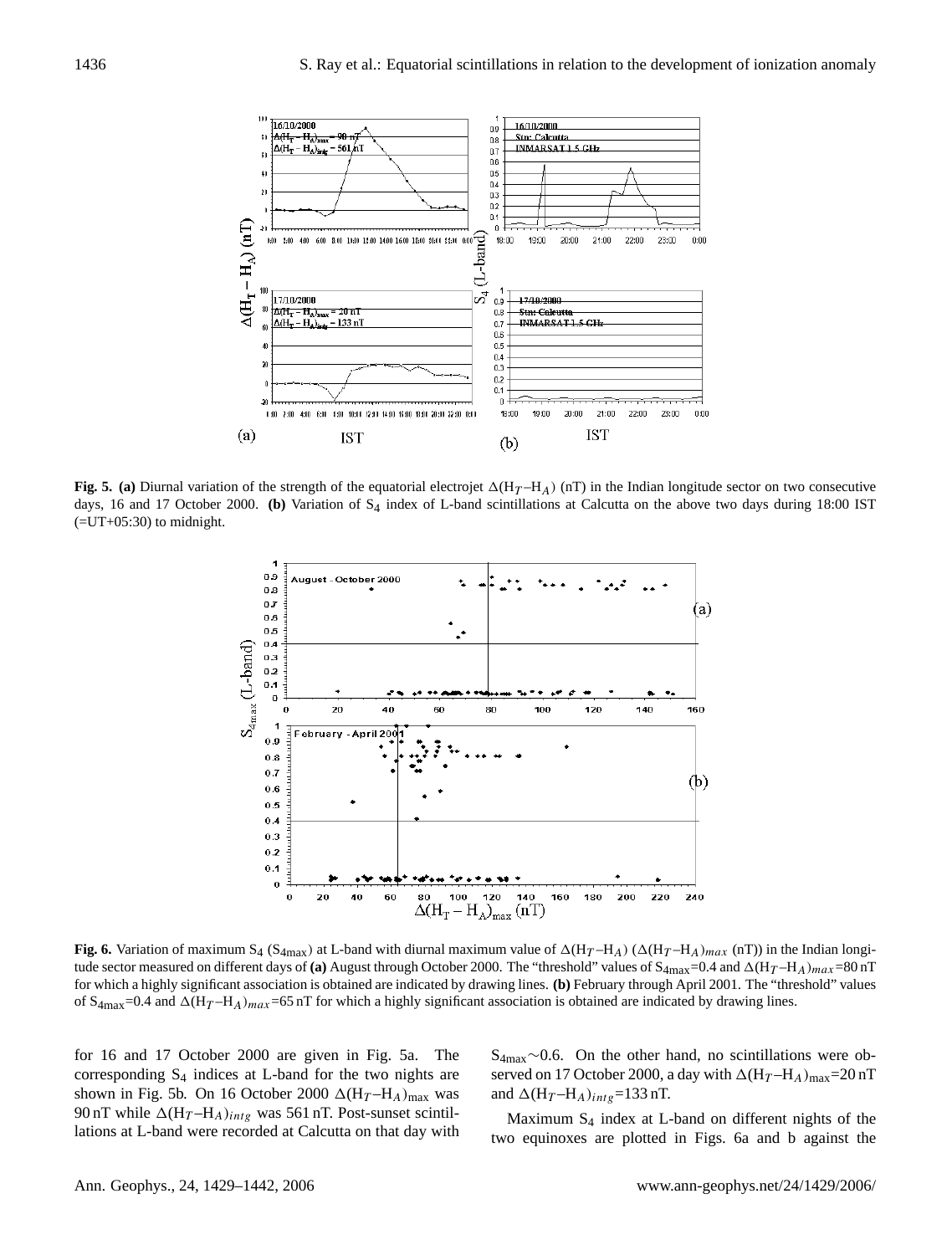

**Fig. 7.** Variation of maximum S<sub>4</sub> (S<sub>4max</sub>) at L-band with integrated value of  $\Delta(H_T-H_A)$  [ $\Delta(H_T-H_A)$ ]<sub>Intg.</sub> (nT)) in the Indian longitude sector measured on different days of (a) August through October 2000. The "threshold" values of  $S_{4max}=0.4$  and  $\Delta(H_T-H_A)_{intg}=450$  nT for which a highly significant association is obtained are indicated by drawing lines. **(b)** February through April 2001. The "threshold" values of  $S_{4max}=0.4$  and  $\Delta (H_T-H_A)_{inq}$ , =320 nT for which a highly significant association is obtained are indicated by drawing lines. In both the cases, the integration was performed from the time of onset of plasma transport to off-equatorial locations around 08 LT (=UT+06:00) till local sunset.

corresponding diurnal maximum values of  $\Delta(H_T-H_A)$ . A chi-square test was performed between  $\Delta (H_T - H_A)_{\text{max}}$  and the S4max at L-band for the particular night. It was found that if a threshold value of  $\Delta (H_T - H_A)_{max}$  was set at 80 nT during August through October 2000 corresponding to L-band  $S_{4max}=0.4$ , a highly significant association at 1% level was obtained between the two phenomena. A similar degree of association was found during February through April 2001 if the threshold value of  $\Delta (H_T - H_A)_{max}$  was put to 65 nT. However, the reverse was not always true. It should be noted that these threshold values were selected with the aim of obtaining a high degree of association between the diurnal maximum of  $\Delta(H_T-H_A)$  and  $S_{4max}$  at L-band.

The results were put in two categories:  $\Delta (H_T - H_A)_{\text{max}}$  $>80 \text{ nT}$  or 65 nT and  $\Delta (H_T - H_A)_{\text{max}} < 80 \text{ nT}$  or 65 nT (for the two equinoxes under consideration). Following a procedure as described for Table 1, it was noted that a maximum value of  $\Delta(H_T - H_A) > 80$  nT during the day results in L-band  $S_{4max}$  > 0.4 in 46% of the time during August through October 2000. On the other hand,  $\Delta(H_T-H_A)_{\text{max}}<80$  nT produces  $S_{4max}$  at L-band <0.4 in 81% of the time. The corresponding figures for February through April 2001 were 60% and 76% respectively. The percentages of "misses" during these two equinoxes were 19% and 24%, respectively.

A relation between the integrated value of  $\Delta(H_T-H_A)$  and L-band S4max at Calcutta on different days of August through October 2000, and February through April 2001 is presented in Figs. 7a and b. From Fig. 7a, it is seen that  $\Delta(H_T - H_A)_{intg}$ in excess of  $450 \text{ nT}$  generally results in  $S_{4\text{max}} > 0.4$ . The two phenomena showed a high degree of association at 1% significance level during August through October 2000. For the equinox of February through April 2001 (Fig. 6b), the threshold value of 320 nT for the integrated value of  $\Delta(H_T - H_A)$ produces a highly significant association at 1% level with  $S_{4max} > 0.4$ .

As before, the data was classified into two categories:  $\Delta(H_T - H_A)_{intg} > 450$  nT or 320 nT and  $\Delta(H_T - H_A)_{intg}$ <450 nT or 320 nT (for August–October 2000 and February through April 2001, respectively). During August through October 2000, a forecast that  $\Delta (H_T - H_A)_{intg} > 450$  nT produces a post-sunset L-band  $S_{4max} > 0.4$  was found to be true 46% of the time while  $\Delta(H_T - H_A)_{intg}$  <450 nT produces a subsequent L-band  $S_{4max}$  < 0.4 on 82% of the time. For February through April 2001, the corresponding figures were 61% and 75%, respectively. L-band scintillations without a forecast, based on the integrated value of  $\Delta(H_T-H_A)$ , occurred 18% and 25% of the time respectively for the abovementioned two equinoxes.

3.3 Post-sunset F-region height rise over the magnetic equator and scintillations

Generation of equatorial irregularities over the magnetic equator in the post sunset hours is intimately related to the variation of height of the F-layer around sunset (Farley et al.,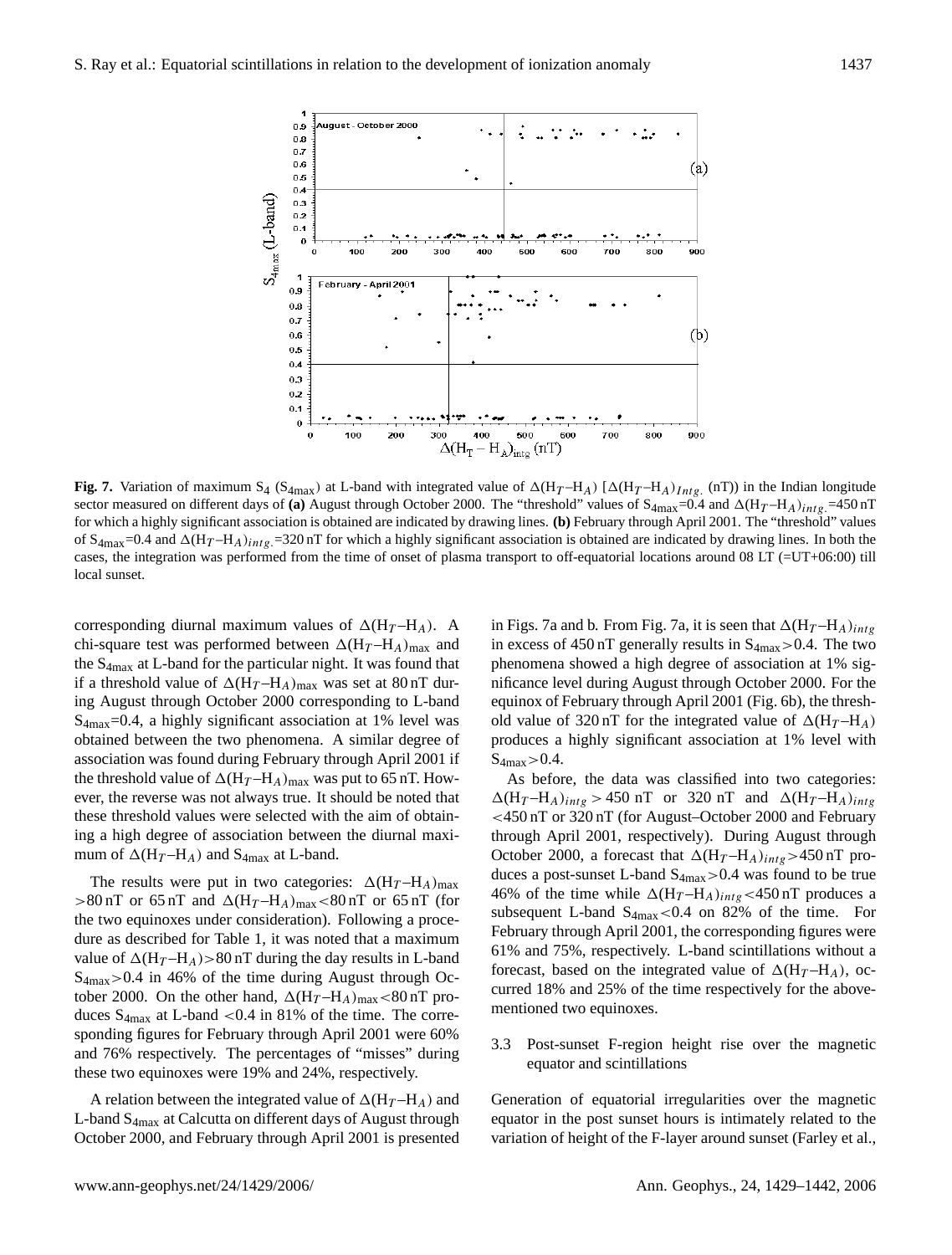

Fig. 8. (a) Vertical drift velocity (h' F Slope (m/s)) of F-region measured at Kodaikanal on two consecutive days 2 and 3 September 2000 in the post-sunset hours till the upward movement stops. **(b)** Variation of S4 index of L-band scintillations at Calcutta on the above two days during  $18:00$  IST (=UT+05:30) to midnight.



Fig. 9. Variation of maximum S<sub>4</sub> (S<sub>4max</sub>) at L-band measured at Calcutta and vertical drift velocity (*h' F* Slope (m/s)) measured at Kodaikanal on different days of August through October 2000. The "threshold" values of  $S_{4max}$ =0.4 and  $h'FSlope = 25$  m/s for which a highly significant association is obtained are indicated by drawing lines.

1970; Abdu et al., 1981). It was established that a sharp rise of F-region altitude due to the pre-reversal enhancement of the eastward electric field is often followed by the generation of intense irregularities through Rayleigh-Taylor instability mechanism. Samples of  $h'F$  for two days, 2 and 3 September 2000, obtained from the Kodaikanal ionosonde are plotted in Fig. 8a. The corresponding L-band  $S_4$  indices measured at Calcutta are shown in Fig. 8b. The temporal slope of  $h'F$  $(dh'F/dt)$  was calculated over the time interval from local sunset till the height reaches its maximum value (normally around 20:30 LT). On 2 September 2000, the F-layer height rise was sluggish ∼8 m/s corresponding to which no scintil-

lations were observed at Calcutta. On the contrary,  $dh'F/dt$ was very sharp next day on 3 September 2000 ∼44 m/s with S<sub>4max</sub> $∼0.8$ .

The temporal slope of  $h'$  F on individual days of August through October 2000 is plotted in Fig. 9 to study the correspondence between the post-sunset F-region height rise over the magnetic equator from Kodaikanal and the intensity of post-sunset geostationary L-band scintillations (indicated by the maximum  $S_4$  index) obtained from the satellite beacon records at Calcutta. It could be seen that on a number of days, when the upward drift of the F2 layer over Kodaikanal exceeded 25 m/s, geostationary L-band scintillations with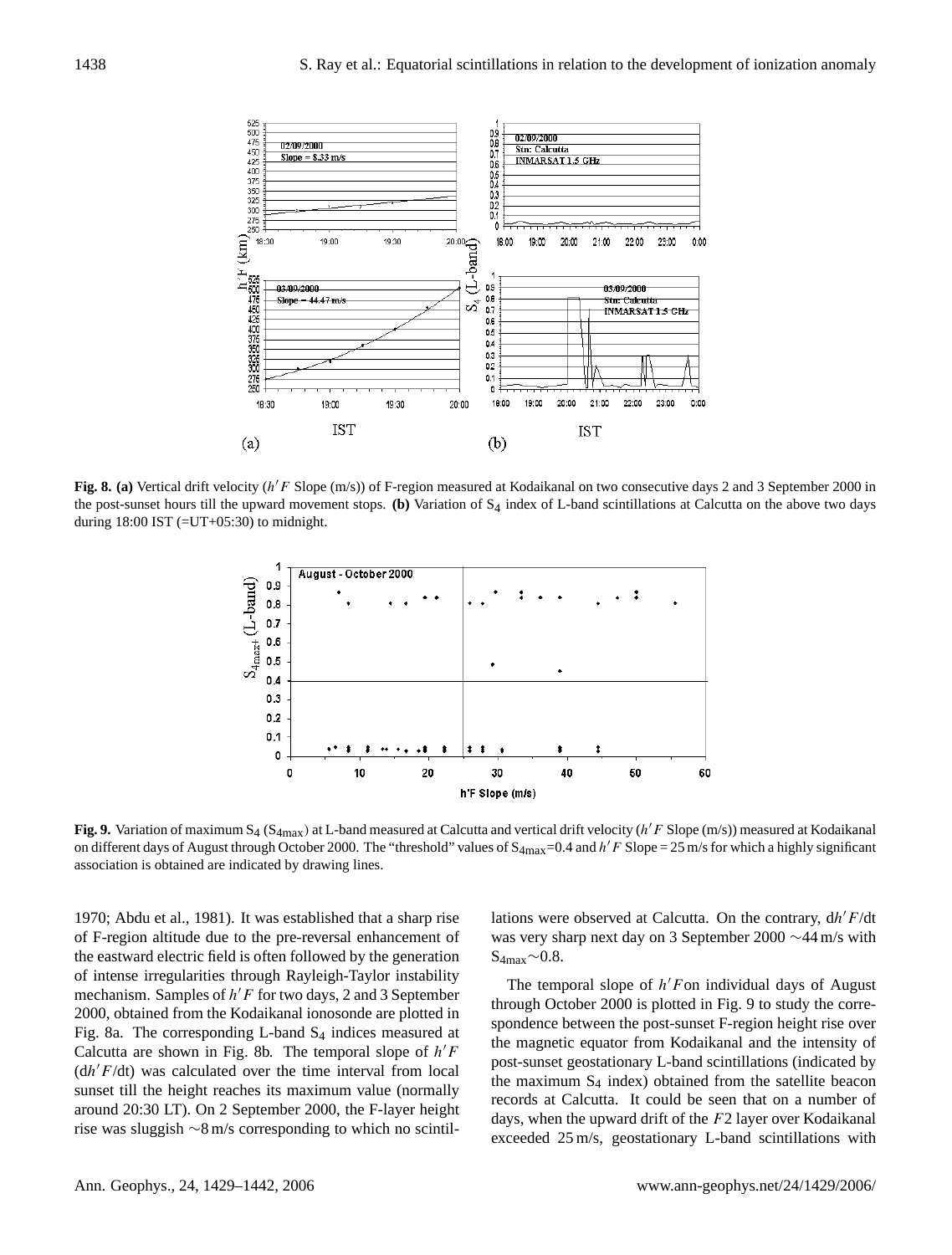

**Fig. 10. (a)** Variation of ionization distribution with magnetic latitude within ±30◦ on two days, 30 March 2001 (flat-topped latitudinal distribution) and 1 April 2001 (round-topped latitudinal distribution) measured from DMSP F13 satellite around sunset. **(b)** Variation of S4 index of L-band scintillations at Calcutta on the above two days during 18:00 IST (=UT+05:30) to midnight.



**Fig. 11. (a)** Variation of ionization distribution with magnetic latitude within ±30◦ on two consecutive days, 29 and 30 March 2001 measured from DMSP F13 satellite around sunset. Ionization distribution was flat-topped on both these days. **(b)** Variation of S4 index of L-band scintillations at Calcutta on the above two days during 18:00 IST (=UT+05:30) to midnight.

 $S_{4max}$  > 0.4 were recorded at Calcutta. An association at a significance level of 5% is noted between the two events. Classifying the  $h'F$  slopes into two categories, one greater than 25 m/s and the other less than 25 m/s, it was found that a forecast that a  $h'F$  slope >25 m/s would produce L-band  $S_{4max} > 0.4$  was true 43% of days. On the other

hand, a forecast that  $h'F$  slope <25 m/s would result in L-band  $S_{4max}$  < 0.4 was valid 80% of the time. The "misses" i.e. occurrence of L-band geostationary scintillations (with  $S_{4max}$  > 0.4) without a forecast occurred 20% of the cases.

Anderson et al. (2004) reported a threshold value of 20 m/s for the F-region upward drift when UHF  $S<sub>4</sub>$  index greater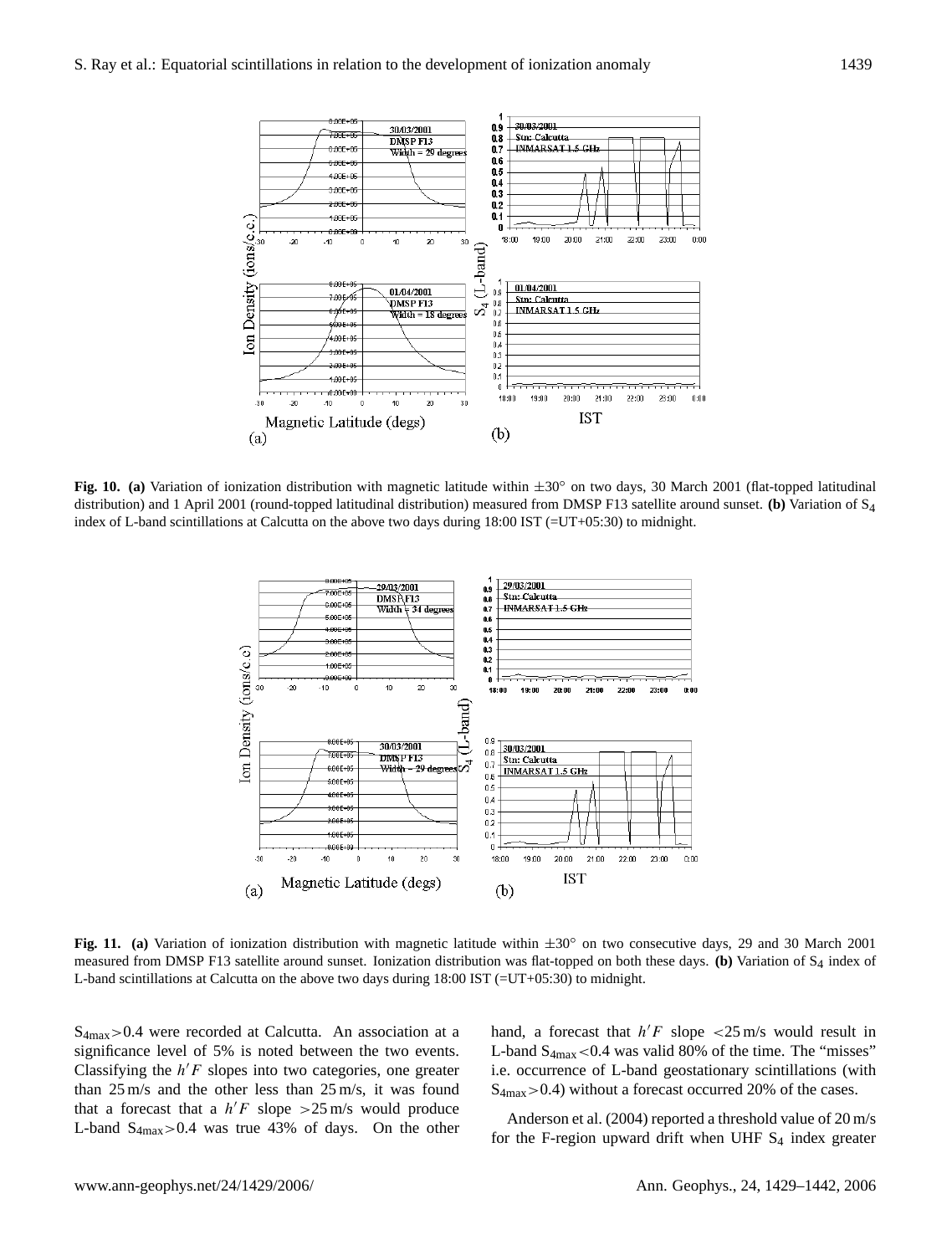

**Fig. 12.** 3-dB width (width at 70% of the maxima) of ionization density distribution (Width of flattop (degs)) measured by DMSP F13 satellite within ±30◦ magnetic latitude in the Indian longitude sector on different days of **(a)** August through October 2000. No suitable "threshold" value of the width is found for this period. **(b)** February through April 2001. A horizontal line at 24 deg indicates the "threshold" value of the width of the flat-topped ionization distribution for which a highly significant association is obtained. In both the figures, the circles correspond to days with L-band scintillations having  $S_{4max} > 0.4$  whereas the crosses are for days with no L-band scintillations. LT=UT+06:00.

than 0.5 was expected in the Peruvian/Chilean longitude sector during 1998–1999. The relationship between UHF and L-band S<sup>4</sup> indices is not linear. At locations like Calcutta, near the crest of the equatorial anomaly, UHF scintillation is normally saturated when  $S_4$  at L-band is greater than 0.4. From simultaneous observations at UHF and L-band, an idea about  $S_4$  at L-band can be obtained from the autocorrelation distance or fading rate at UHF. When the autocorrelation distance of the UHF ground diffraction scintillation pattern is small, or the fading rate at UHF is fast, L-band scintillation index is high.

## 3.4 Latitudinal distribution of topside ionization and scintillations

Existence of a flat-topped ionization distribution over the magnetic equator around sunset has been suggested as a possible indication of occurrence of post-sunset scintillations (Basu et al., 2002). In order to quantify the relation between the two, the 3-dB width of the flattop (width of flattop calculated at 70% of the maxima) is suggested to be a precursor in the present paper. Samples of ion density as a function of magnetic latitude for 30 March and 1 April 2001 obtained from DMSP F13 around local sunset (17:40 LT) at Calcutta within the magnetic latitude range  $\pm 30^\circ$  are shown in Fig.  $10a$ . S<sub>4</sub> index for geostationary L-band scintillations recorded at Calcutta on the two days are plotted in Fig. 10b. A flat-topped ionization density profile around the magnetic equator with a 3-dB width of 29 deg was found on 30 March 2001. This was followed by intense scintillation activity on the INMARSAT link with S4max∼0.8 in the post-sunset to midnight local time sector. However, on 1 April 2001, the latitudinal distribution was round-topped with a 3-dB width of 18 deg. No scintillations were recorded on that night at L-band. The nature of these plots agree fairly well with that described by earlier workers (Basu et al., 2002).

However a flat-topped ionization profile over the magnetic equator may not always be associated with subsequent Lband scintillations. Figures 11a and b display one such case observed on 29 March and 30 March 2001. On both these days a flat-topped latitudinal distribution of ionization density were obtained with 3-dB widths of 34 deg and 29 deg, respectively. While 30 March 2001 saw intense L-band scintillations as mentioned earlier, no such events were noted on 29 March 2001.

Figures 12a and b show the 3-dB width of the ionization density distribution on different days of the equinoctial period August through October 2000 and February through April 2001. The filled-in circles correspond to days with scintillations whereas the crosses represent days without scintillations. No suitable threshold width having a close correlation with L-band scintillations having  $S_{4max} > 0.4$  was found in Fig. 12a. From Fig. 12b, a threshold width of 24◦ of the flat top was found to be significant at 2.5% with L-band scintillations having  $S_{4max}$  > 0.4.

Table 2 presents an average comparative performance of the different forecasting techniques over the two equinoxes August through October 2000 and February through April 2001. Of all the techniques, measurement of the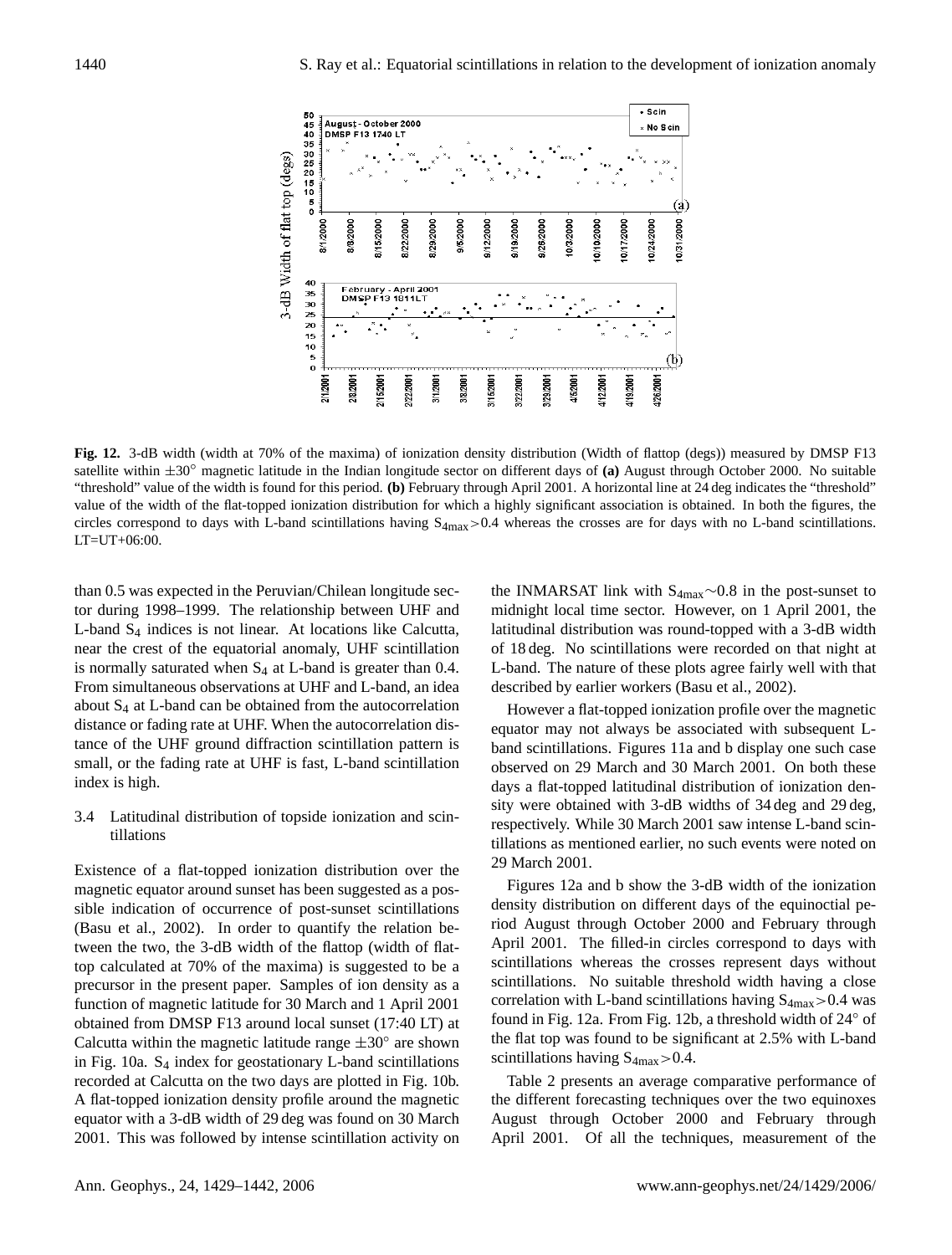|                                                       | Correct forecasting of<br>occurrence of<br>geostationary L-band<br>scintillations<br>with $S_{4 \text{ max}} > 0.4$ | Correct forecasting of<br>non-occurrence of<br>geostationary L-band<br>scintillations<br>with $S_{4 \text{ max}} > 0.4$ | Occurrence of<br>geostationary L-band<br>scintillations with<br>$S_{4 \max}$ (L-band) > 0.4<br>without a forecast <i>i.e.</i><br>"Misses" | Non-occurrence of<br>geostationary L-band<br>scintillations with<br>with $S_{4 \text{ max}} > 0.4$<br>despite a forecast<br>i.e. "False Alarm" |
|-------------------------------------------------------|---------------------------------------------------------------------------------------------------------------------|-------------------------------------------------------------------------------------------------------------------------|-------------------------------------------------------------------------------------------------------------------------------------------|------------------------------------------------------------------------------------------------------------------------------------------------|
| Forecasting using TEC Slope<br>measured from LEO NOAA | 65%                                                                                                                 | 85%                                                                                                                     | 15%                                                                                                                                       | 35%                                                                                                                                            |
| Forecasting using<br>geomagnetic data                 | 53%                                                                                                                 | 79%                                                                                                                     | 22%                                                                                                                                       | 47%                                                                                                                                            |
| Forecasting using<br>ionosonde $h'F$ data             | 43%                                                                                                                 | 80%                                                                                                                     | 20%                                                                                                                                       | 57%                                                                                                                                            |

Table 2. Comparative performance of the different forecasting techniques obtained by averaging the results for the two equinoxes, August–October 2000 and Febraury–April 2001.

latitudinal gradient of TEC from LEO NOAA transmission provides the best results with a successful forecasting in 65% and 85% cases for occurrence and non-occurrence of scintillations respectively.

## **4 Summary and discussions**

This paper presents, perhaps for the first time, a quantitative relation between the different suggested precursors of ionospheric irregularities and actual occurrence of postsunset equatorial F-region scintillations during the equinoctial months of the last solar maximum in 2000–2001. Since the equatorial ionosphere produces very intense saturated scintillations even at L-band in the early evening hours, failures of satellite-based communication and navigation systems are frequently encountered in this region with the worstcase figures coming from stations situated near the crests of the equatorial anomaly. The results presented in this paper, though not foolproof, provide some insight towards development of forecasting and nowcasting techniques for the equatorial ionosphere under the International Space Weather program.

It has been suggested that "bubbles" in the post sunset hours are more probable on days when the daytime anomaly is more developed (Raghavarao et al., 1988), although the interconnection between the two phenomena is yet to be fully understood. The coupling between the E and F layers in the vicinity of the solar terminator has been worked out by Haerendel and Eccles (1992) and Eccles (1998). According to this model, a portion of the dayside equatorial electrojet spills over into the F-layer and causes the low-latitude plasma to rise in the early post sunset hours.

The equatorial anomaly is not confined to the maximum ionization height hmF2, but extends up to several hundred kilometers in the topside of the ionosphere. Measurements

of latitudinal gradient of electron content from LEO satellite transmissions have established that the TEC exhibits features similar to that of the anomaly. The present study clearly establishes that days with developed equatorial anomaly in the afternoon, as indicated by the gradient of TEC, are more likely to be followed by generation of intense equatorial bubbles resulting in L-band scintillations near the crests of the equatorial anomaly during the local post sunset to midnight hours.

In the present paper, parameters obtained from different techniques have been suggested as precursors to post sunset equatorial scintillations on transionospheric geostationary links. These methods could be summarized as:

- **–** Measuring the latitudinal gradient of the TEC in the region between the trough and the crest of the equatorial anomaly from the Faraday rotation of a plane polarized signal from a low Earth orbiting satellite.
- **–** Calculating the diurnal maximum and integrated value (the integration being performed from the time of onset of plasma influx from the magnetic equator to offequatorial latitudes around 08 LT till local sunset) of the strength of the equatorial electrojet in the Indian longitude sector.
- **–** Estimation of the post sunset F-region height rise over the magnetic equator from local sunset till 20:00 LT when the vertical rise of  $h'F$  stops
- **–** Determination of the width of the flat top from the latitudinal distribution of ionization density in the topside F-region obtained from satellites like DMSP.

It should be noted that in all the above techniques, the threshold values quoted were obtained exclusively with a view to finding a high degree of correlation between any one of the